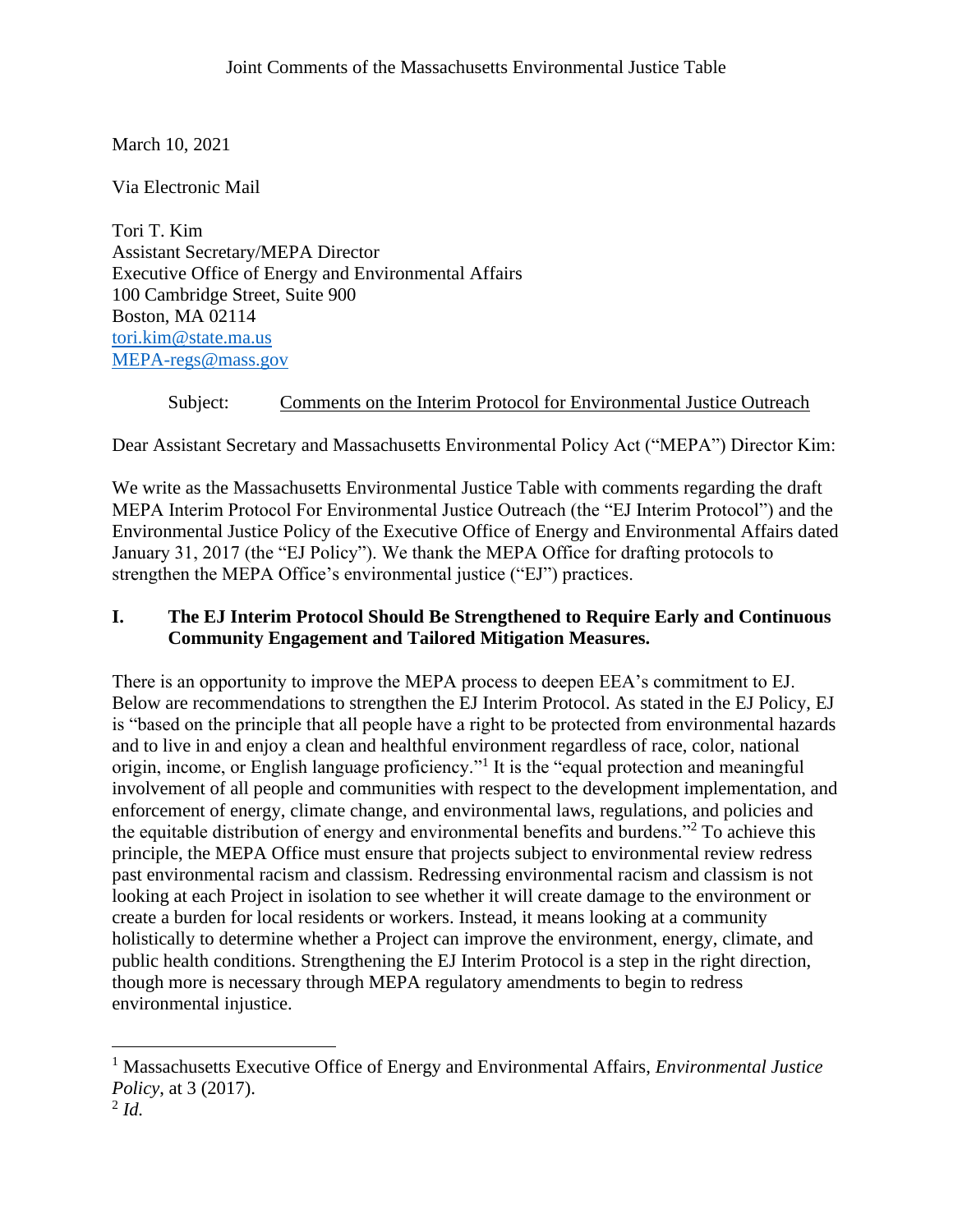We offer the following recommendations to strengthen the EJ Interim Protocol. Please see Appendix A with proposed redline edits, which are discussed herein.

- Proponents shall identify EJ populations potentially impacted by a Project within a five mile radius.
- Proponents shall conduct early outreach and engagement prior to filing with MEPA when EJ populations are potentially impacted.
- During MEPA review, EEA and the Proponent should engage with potentially impacted communities, including during the MEPA site visit.
- MEPA Certificates should include mitigation measures that are tailored to EJ populations.
	- A. Proponents Shall Identify EJ Populations Potentially Impacted by a Project Within Five Miles.

The 2017 EJ Policy requires enhanced analysis of impacts and mitigation for projects that exceed a mandatory environmental impact report ("EIR") threshold for air, within five miles of an EJ population.<sup>3</sup> Therefore, the Interim Protocol should require Proponent's to identify EJ populations within a five mile radius of the Project.

The 2017 EJ Policy definition of EJ population requires an update. As members of the Massachusetts Environmental Justice Table, we have spent more than one year in 2019 and 2020 to develop an updated, data-informed definition of EJ population that narrows the number of census block groups that would be designated as EJ populations from the current number of 72 percent based on the 2017 EJ Policy to 41 percent. We recommend that the definition in the EJ Interim Protocol and 2017 EJ Policy reflect the definition included in Section 56 of *An Act Creating a Next-Generation Roadmap for Massachusetts Climate Policy* ("Roadmap Bill") and pasted below.<sup>4</sup>

As used herein, "Environmental justice population" shall mean a neighborhood that meets 1 or more of the following criteria: (i) the annual median household income is not more than 65 per cent of the statewide annual median household income; (ii) minorities comprise 40 per cent or more of the population; (iii) 25 per cent or more of households lack English language proficiency; or (iv) minorities comprise 25 per cent or more of the population and the annual median household income of the municipality in which the neighborhood is located does not exceed 150 per cent of the statewide annual median household income; provided, however, that for a neighborhood that does not meet said criteria, but a geographic portion of that neighborhood meets at least 1 criterion, the secretary may designate that geographic portion as an environmental justice population upon the petition of at least 10 residents of the geographic portion of that

<sup>3</sup> *Id.* at 10, Section 17.

<sup>4</sup> *An Act Creating a Next-Generation Roadmap for Massachusetts Climate Policy,* S.13, https://malegislature.gov/Bills/192/S13.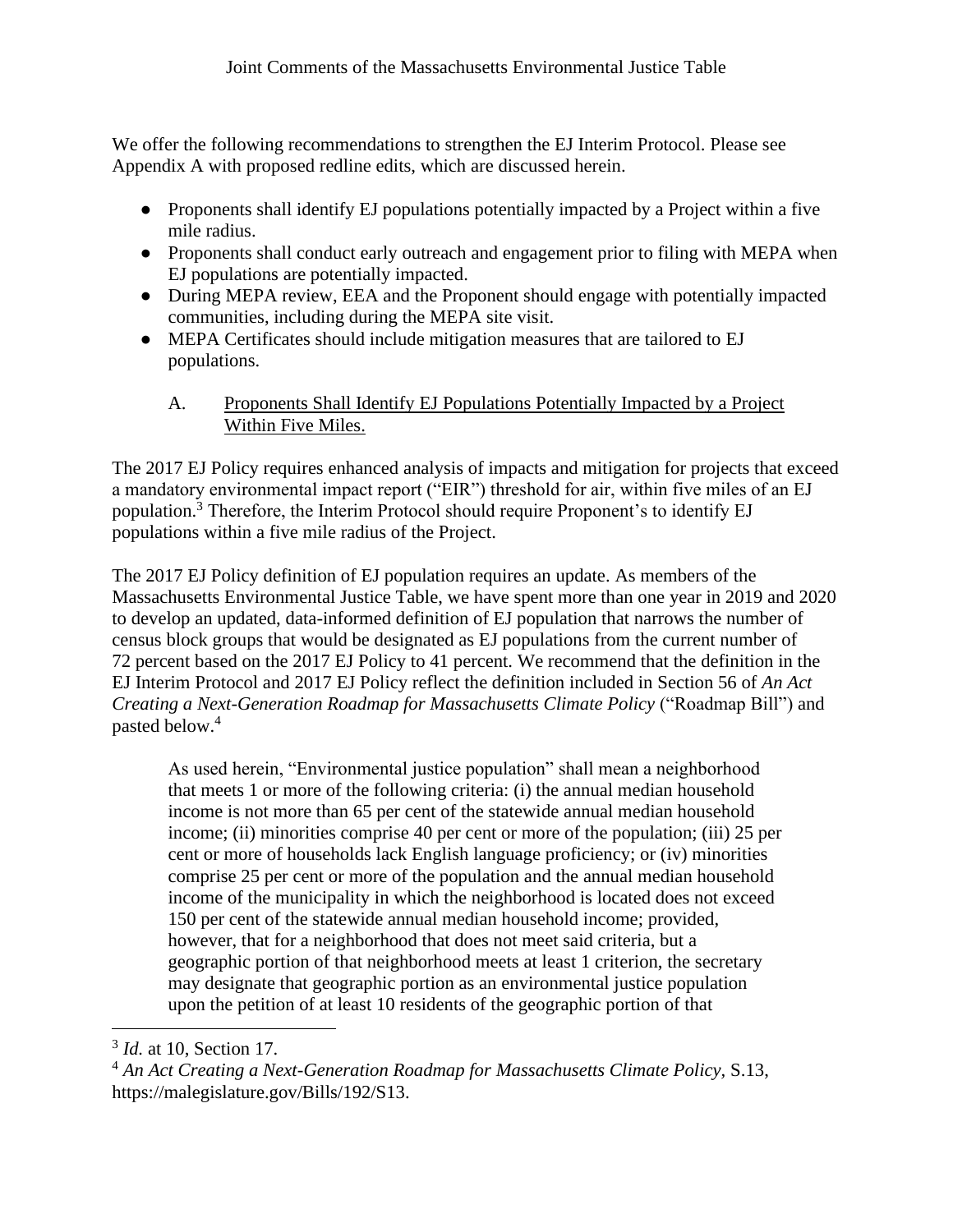neighborhood meeting any such criteria; provided further, that the secretary may determine that a neighborhood, including any geographic portion thereof, shall not be designated an environmental justice population upon finding that: (A) the annual median household income of that neighborhood is greater than 125 per cent of the statewide median household income; (B) a majority of persons age 25 and older in that neighborhood have a college education; (C) the neighborhood does not bear an unfair burden of environmental pollution; and (D) the neighborhood has more than limited access to natural resources, including open spaces and water resources, playgrounds and other constructed outdoor recreational facilities and venues.

Following an updated definition of EJ population, EEA should incorporate the above definition of "Environmental justice population" into the mapping tool referred to in the EJ Interim Protocol. EEA should update its online mapping tool prior to issuing a 2022 EJ Policy. We would welcome the opportunity to meet with the MEPA Office and GIS staff to discuss updating the EJ Viewer online mapping tool. We acknowledge that the MEPA regulations will require amendment to integrate future statutory changes that are likely to be enacted with the passage of the Roadmap Bill.

B. Proponents Shall Conduct Early Outreach and Engagement Prior to Filing With MEPA When EJ Populations are Potentially Impacted.

The EJ Interim Protocol should require early engagement with EJ populations when a Project potentially impacts EJ populations. To conduct engagement in a meaningful way, the Proponent should be required to consult with the MEPA Office at least 60 days prior to filing. The EJ Interim Protocol requires consultation at least 10 days in advance, though 10 days is not sufficient time for the MEPA Office to provide the Proponent with ideas for public engagement and then for the Proponent to conduct that engagement prior to filing. A 60-day advance notice period will allow time for a Proponent and the MEPA Office to develop an outreach strategy and then to allow time to conduct outreach prior to filing with the MEPA Office.

As part of this outreach strategy, the Proponent shall develop a written Project statement about the facility that includes detailed information about: the Project need; public health, environmental, energy, economic, and climate risks and burdens; public health, environmental, energy, economic, and climate benefits for communities within two miles of the facility. The Project statement shall include reasonable alternatives. The Project statement shall be shared with the EEA Director of Environmental Justice and posted to a public website. If the Project will potentially impact an EJ population that is designated as limited English proficiency, then the MEPA Office shall provide guidance to the Proponent about the language(s) in which the Proponent should translate the Project statement.

Early engagement between a Proponent and the potentially impacted community prior to filing will likely require more time up front for a Proponent, but it could be an opportunity to improve a project and save time during the remainder of the environmental review. Within 30 days of submitting the Project statement, the Proponent shall invite community-based organizations, local elected officials, the EEA Director of Environmental Justice to a meeting to review the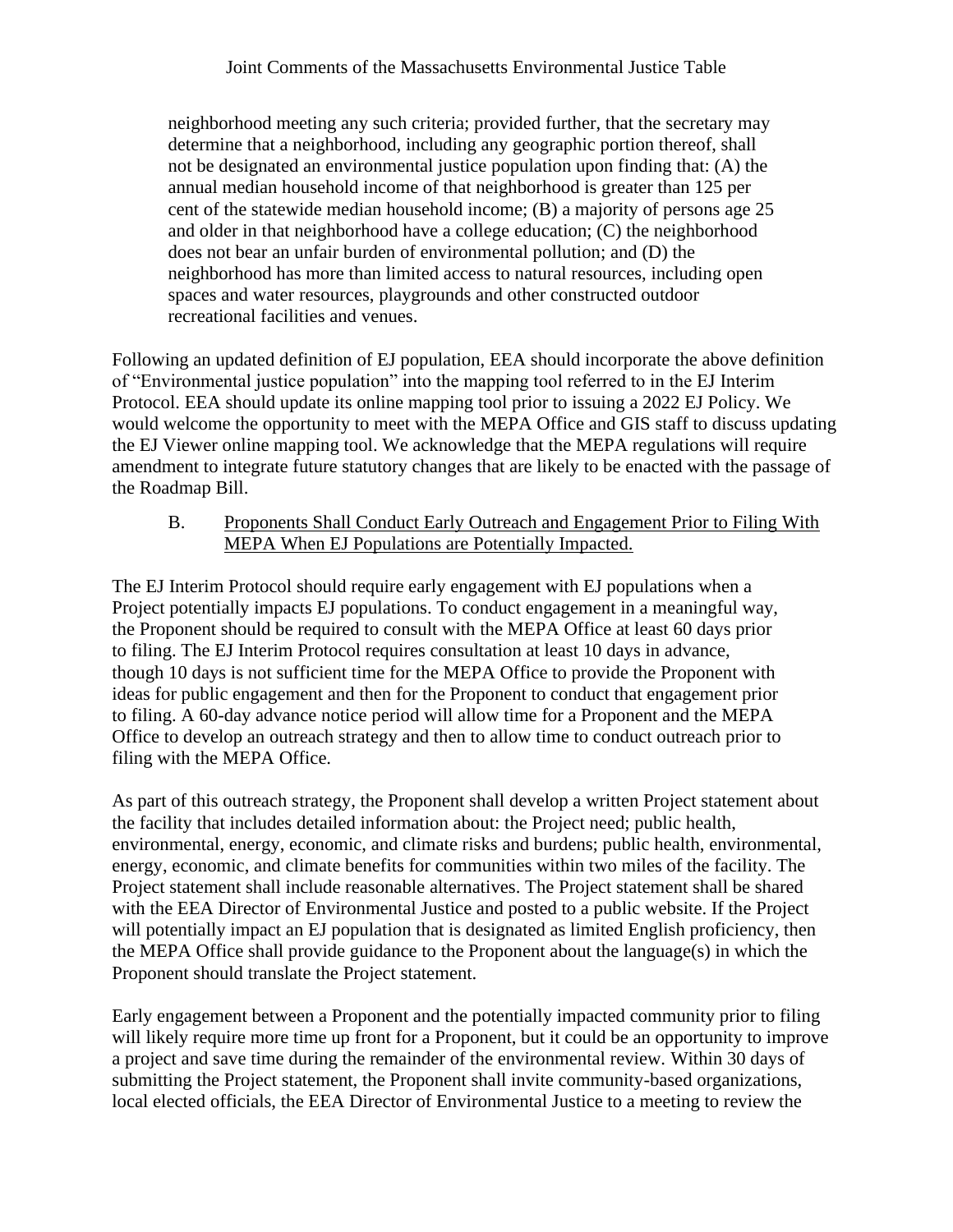proposed project (information meeting). Based on guidance from the MEPA Office, the Proponent shall invite language interpreters, paid for by the Proponent, to ensure that information meeting attendees understand the terms of the project. During the information meeting, the Proponent shall review the Project statement, answer questions, and listen to attendee concerns and ideas. Following an information meeting, the Proponent shall adjust the Project to address community concerns or abandon plans to file with MEPA. The MEPA Office shall ensure that staff is available to support a Proponent during the early engagement period to make connections with potentially impacted EJ populations.

### C. During MEPA Review, EEA and the Proponent Should Engage With Potentially Impacted Communities, Including During the MEPA Site Visit.

Community engagement should extend beyond the pre-filing phase. For projects that involve site visits, the MEPA Office and Proponent should work together to ensure residents of potentially impacted EJ populations know about the site visit. Further, the Proponent shall provide simultaneous language interpretation if the Project will potentially impact an EJ population that is designated as a limited English proficient neighborhood. During the site visit, the Proponent shall review the MEPA filing, answer questions, and listen to attendee concerns and ideas.

If site visit attendees raise concerns and/or recommended Project changes, the MEPA Office staff shall ensure they understand the information and address those concerns in the Secretary's Certificate. The MEPA Office shall consider extending the comment periods beyond the standard 20 or 30 days when a project potentially impacts EJ populations.

# D. MEPA Certificates Should Include Mitigation Measures That Are Tailored To EJ Populations.

To the extent that EJ population residents express concerns or ideas about a project, the MEPA Office shall consider how to require project changes and mitigation opportunities. The Secretary's Certificate shall include, when appropriate, specific mitigation requirements that are tailored to the potentially impacted EJ population needs and requests. These mitigation measures should reflect community ideas.

# **II. Now is the Time for EEA to Begin Outreach to Update the EJ Policy.**

The EJ Policy was executed on January 31, 2017. It requires the EEA Secretary to review the Policy and, after soliciting input, amend the policy every five years.<sup>5</sup> Thus, a new EJ Policy should be executed on or before January 31, 2022. Now is precisely the time for EEA to solicit input to amend the EJ Policy.

The Executive Order on Environmental Justice requires EEA to review MEPA thresholds that trigger enhanced review.<sup>6</sup> EEA is more than five years beyond the deadline to accomplish this

<sup>5</sup> Massachusetts Executive Office of Energy and Environmental Affairs, *Environmental Justice Policy*, at 7, 14 (2017).

 $6$  Exec. Order 552 Mass. Reg. # 1276 (2014).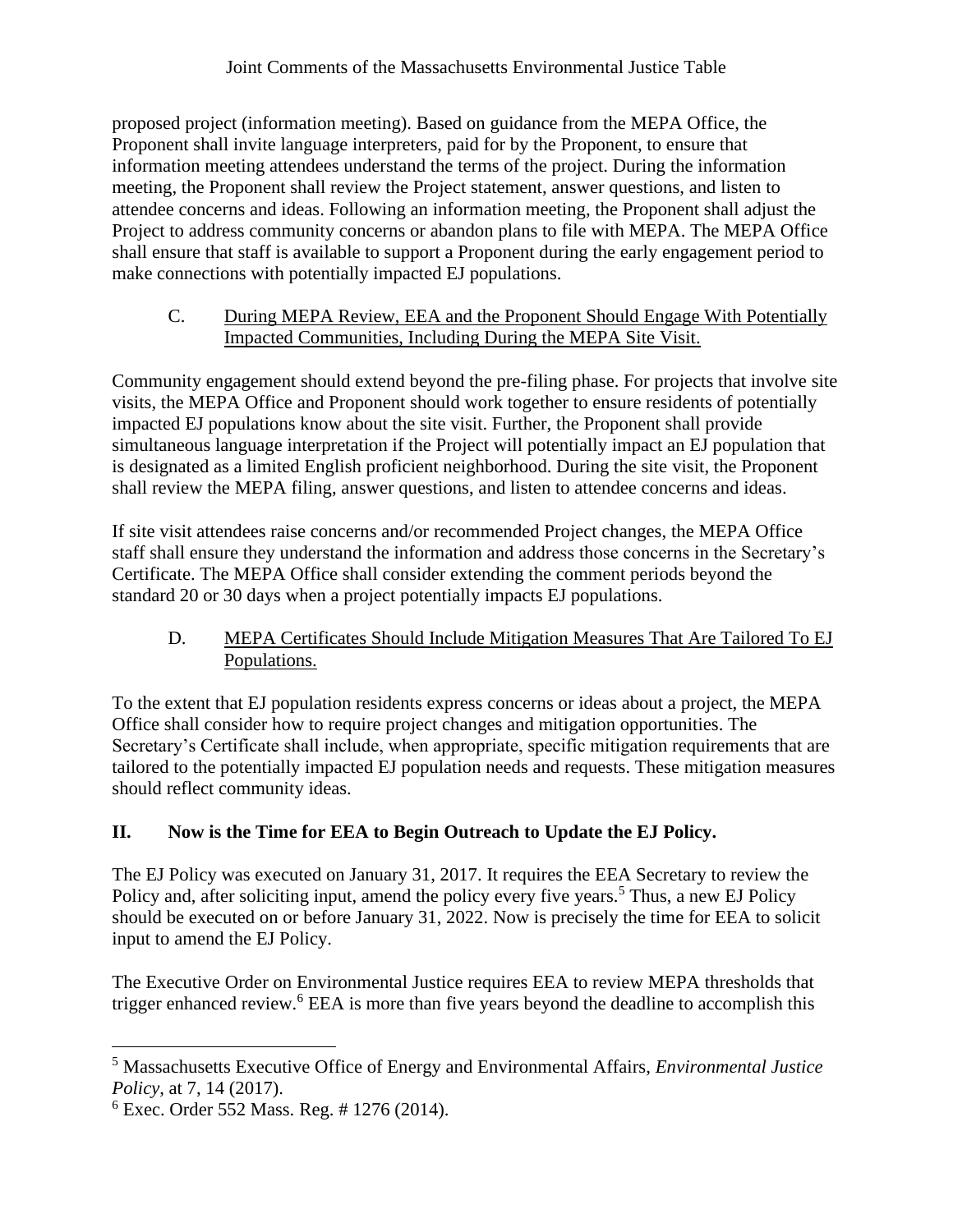task. Further, the EJ Policy requires updates to EIR thresholds for projects that trigger enhanced review and/or enhanced analysis of impacts and mitigation.<sup>7</sup>

In addition to the Executive Order requirement, the Roadmap Bill will, if enacted, further trigger MEPA updates to require more thorough consideration of EJ issues in MEPA and other environmental review stages. If the Roadmap Bill is enacted, then EEA will need to revise its EJ Interim Protocol, amend the MEPA regulations, and update the EJ Policy. If the Legislature or Governor fail to act on the Roadmap Bill or enact a version of the Roadmap Bill excludes the environmental justice portions to amend MEPA, then EEA still has an obligation to update MEPA thresholds that trigger enhanced review pursuant to the Executive Order on Environmental Justice and EJ Policy. Those of us engaged in negotiating the Executive Order on Environmental Justice discussed with the past administration the need to expand enhanced review beyond the MEPA thresholds for wastewater (301 CMR 11.03(5)), air emissions  $(11.03(8))$ , and solid and hazardous waste  $(11.03(9))$ .

We urge EEA to commence conversations about the MEPA thresholds update no later than June 30, 2021, should the Roadmap Bill not become law. We encourage EEA to work on the revised MEPA thresholds with the Massachusetts Environmental Justice Table, a statewide coalition of community-based, environmental, Indigenous, and civil rights organizations led by grassroots, community of color-led organizations.

Thank you for your consideration of these comments. We look forward to working with EEA as it pursues implementation of environmental justice processes under MEPA. If you have any questions about this letter, please contact Andrea Nyamekye (andrea@n2nma.org), Maria Belen Power (mariabelenp@greenrootschelsea.org), or Staci Rubin (srubin@clf.org).

Signed,

# **Members of the Massachusetts Environmental Justice Legislative Table:**

**GreenRoots** Neighbor to Neighbor MA Education Fund Alternatives for Community & Environment Conservation Law Foundation Green Energy Consumers Alliance Environmental League of Massachusetts

Massachusetts Climate Action Network Clean Water Action Community Action Works Health Care Without Harm Unitarian Universalist Mass Action Union of Concerned Scientists

Copy: Rishi Reddi, Director of Environmental Justice

<sup>7</sup> Massachusetts Executive Office of Energy and Environmental Affairs, *Environmental Justice Policy*, at 10 (2017).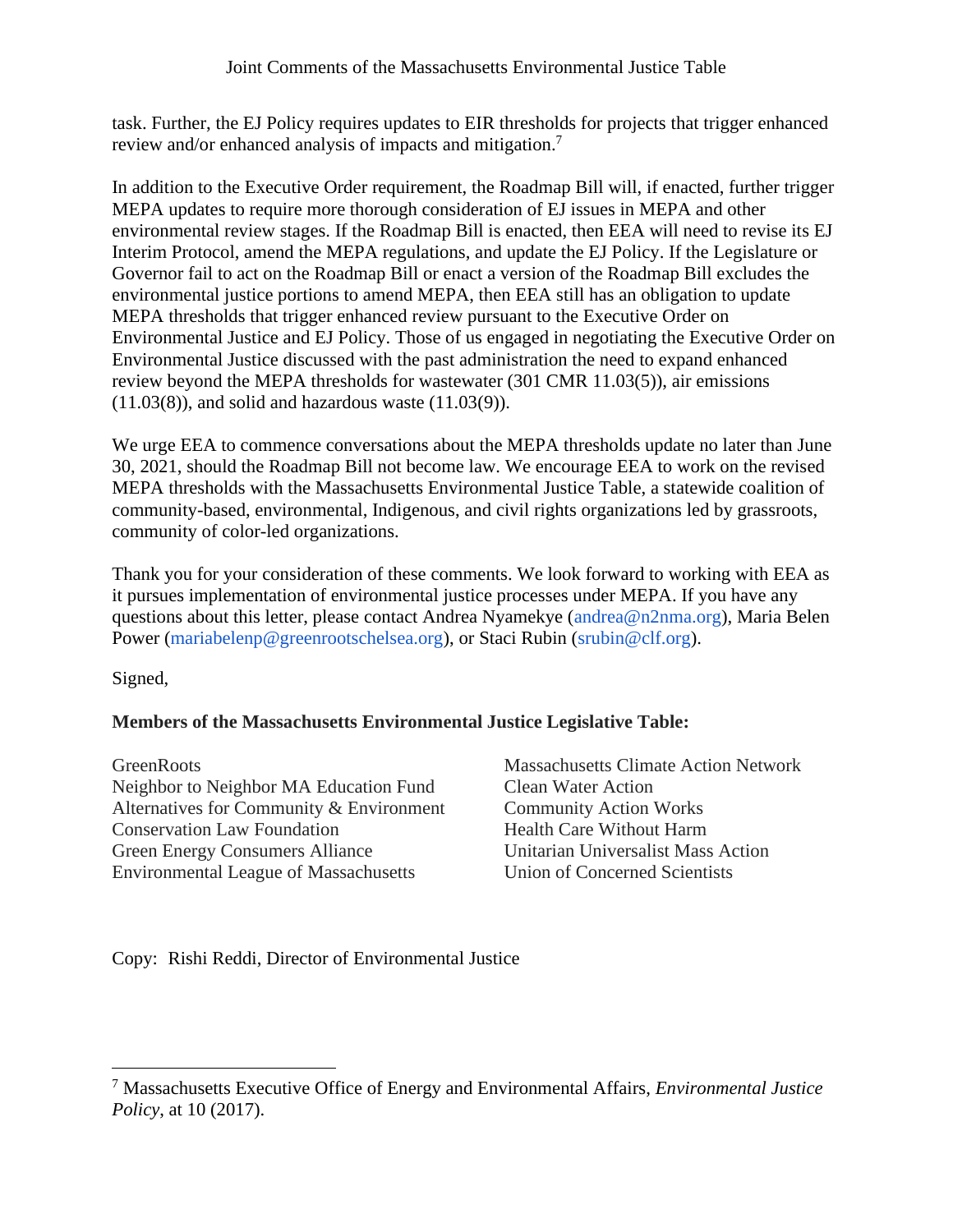## APPENDIX A Red-lined Edits to MEPA Protocol

### MEPA Interim Protocol for Environmental Justice Outreach Issuance Date: [TBD], 2021

### **Background**

In 2017, the Executive Office of Energy and Environmental Affairs (EEA) issued a revised Environmental Justice (EJ) Policy (the 2017 EJ Policy). Among other items, the 2017 EJ Policy requires that projects triggering certain MEPA ENF review thresholds provide opportunities for "enhanced public participation" by surrounding EJ neighborhoods,<sup>8</sup> and that projects triggering certain EIR thresholds conduct an "enhanced analysis of impacts and mitigation," in addition to enhanced public participation.<sup>9</sup> The MEPA thresholds to which these EJ requirements apply are those related to wastewater (301 CMR 11.03(5)), air emissions (11.03(8)), and solid and hazardous waste  $(11.03(9))$ .

Starting in 2020, the MEPA Office has embarked on an effort to update its EJ related review protocols, in consultation with the EEA EJ Director and other EEA agencies. This effort will coincide with parallel efforts to update MEPA regulations at 301 CMR 11.00 et seq. While these efforts are ongoing, the MEPA Office is issuing this interim protocol to improve notification and outreach to, and engagement with, EJ neighborhoods by project proponents. The interim protocol shall remain in place until amended, if necessary, to comply with statutory requirements or superseded by a formal MEPA EJ strategy and associated policy or guidance to be developed through a public stakeholder process.

#### Interim Protocol

Effective [TBD], 2021, all new projects filing with the MEPA Office will be required to identify the location of the project relative to Environmental Justice Populations as depicted on this mapping tool, and include a printout of the project location shown on the mapping tool as an attachment to the Environmental Notification Form (ENF) (or EENF) submittal. The printout shall identify all Environmental Justice Populations within a five mile radius of the project.

If any portion of the project site is located within an "EJ population" as defined in the 2017 EJ Policy, the Proponent is required to consult with the MEPA Office at least  $\frac{1060}{100}$  days prior to filing to determine an appropriate EJ outreach strategy. As part of this outreach strategy, the Proponent shall develop a written Project statement about the facility that includes detailed information about: the Project need; public health, environmental, energy, economic, and climate risks and burdens; public health, environmental, energy, economic, and climate benefits for communities within two miles of the facility. The Project statement shall include reasonable

<sup>&</sup>lt;sup>8</sup> The specific ENF thresholds are 301 CMR 11.03(5)(b)(1)-(2), (5); 301 CMR 11.03(8)(b); and 301 CMR  $11.03(9)(b)$ .

<sup>&</sup>lt;sup>9</sup> The specific EIR thresholds are 301 CMR 11.03(5)(a)(1)-(2), (5); 301 CMR 11.03(8)(a); and 301 CMR  $11.03(9)(a)$ .